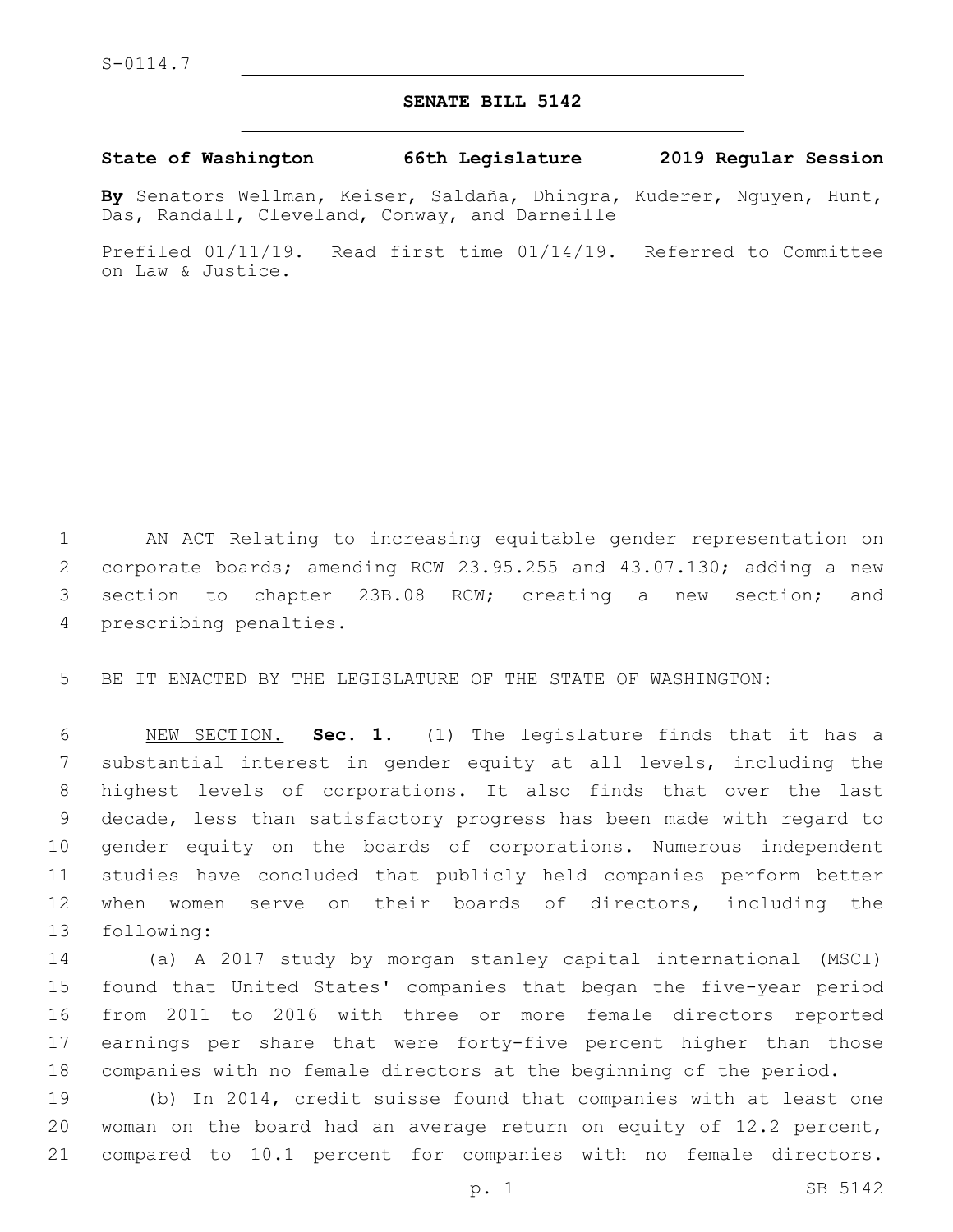Additionally, the price-to-book value of these firms was greater for those with women on their boards: 2.4 times the value in comparison 3 to 1.8 times the value for boards with no women.

 (c) A 2012 University of California, Berkeley study called "women create a sustainable future" found that companies with more women on their boards are more likely to "create a sustainable future" by, among other things, instituting strong governance structures with a 8 high level of transparency.

 (d) Credit suisse conducted a six-year global research study from 2006 to 2012, with more than two thousand companies worldwide, showing that women on boards improve business performance for key metrics, including stock performance. For companies with a market capitalization of more than ten billion dollars, those with women directors on boards outperformed shares of comparable businesses with all-male boards by twenty-six percent. This report included the 16 following findings:

 (i) There has been a greater correlation between stock performance and the presence of women on a board since the financial 19 crisis in 2008;

 (ii) Companies with women on their boards of directors significantly outperformed others when the recession occurred;

 (iii) Companies with women on their boards tend to be somewhat 23 risk averse and carry less debt, on average; and

 (iv) Net income growth for companies with women on their boards averaged fourteen percent over a six-year period, compared with ten 26 percent for companies with no women directors.

 (2) The legislature also finds that more women directors serving on boards of directors will boost Washington's economy and improve opportunities for women in the workplace. However, studies predict that it will take forty or fifty years to achieve gender parity if something is not done proactively. These studies include:

 (a) A 2015 study conducted by the United States government accountability office estimated that it could take more than forty years for the numbers of women on boards to match men; and

 (b) The 2017 equilar gender diversity index revealed that it will take nearly forty years, until 2055, for the russell 3000 companies 37 nationwide to reach gender parity.

 (3) Therefore, the legislature finds that standards for membership of boards need to be set in order to support a strong 40 Washington economy.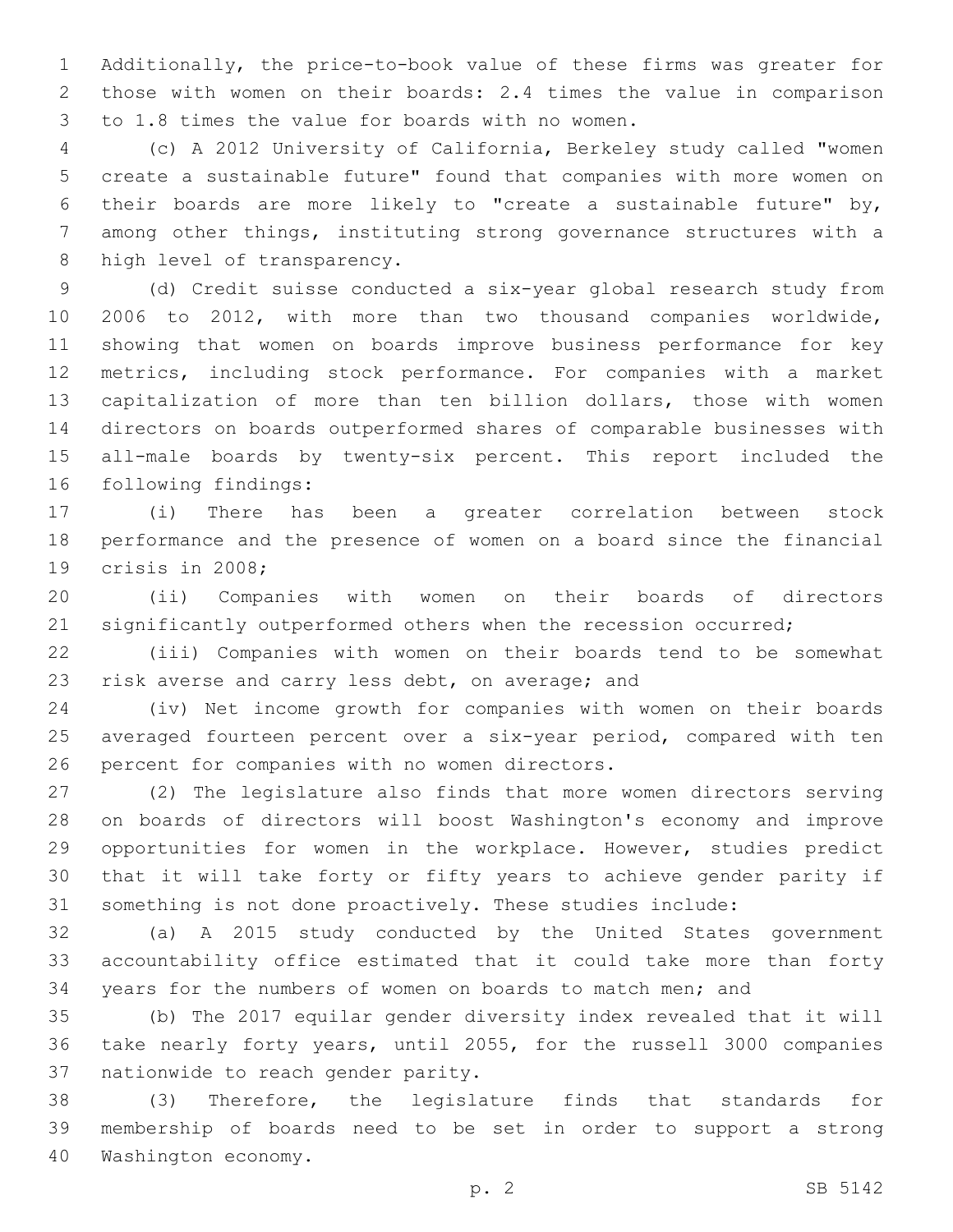NEW SECTION. **Sec. 2.** A new section is added to chapter 23B.08 2 RCW to read as follows: (1)(a) By December 31, 2020, a corporation must have a minimum of 4 one female director on its board. (b) By December 31, 2022, a corporation must have a minimum of: (i) Thirty percent female directors, if its number of directors 7 is twenty or more; (ii) Three female directors, if its number of directors is ten to 9 nineteen; or (iii) One female director, if its number of directors is nine or 11 fewer. (2)(a) By December 31, 2020, the office of the secretary of state must publish on its web site, the number of corporations that have at 14 least one female director. (b) By June 30, 2021, and annually thereafter, the office of the secretary of state must publish a report on its web site that 17 includes the number of: 18 (i) Corporations; (ii) Corporations in compliance with this section during at least 20 one point in the preceding calendar year; and (iii) Corporations fined under (c) of this subsection. (c) The secretary of state shall enforce this section and may impose fines on corporations for violations of this section as 24 follows: (i) Failing to meet the requirements of subsection (1) of this section is punishable by a fine of one hundred thousand dollars for the first violation and three hundred thousand dollars for each 28 subsequent violation. (ii) Failing to timely file board member information with the secretary of state pursuant to a rule adopted under subsection (4) of this section is punishable by a fine of one hundred thousand dollars. (iii) Beginning in 2025, and every five years thereafter, the fine amounts listed in (c)(i) and (ii) of this subsection shall 34 increase by ten percent. (d) Fines imposed under (c) of this subsection shall be deposited into the secretary of state's revolving fund created in RCW 43.07.130.37 (3) For purposes of this section, "female" means an individual who self-identifies her gender as a woman, without regard to the 40 individual's designated sex at birth.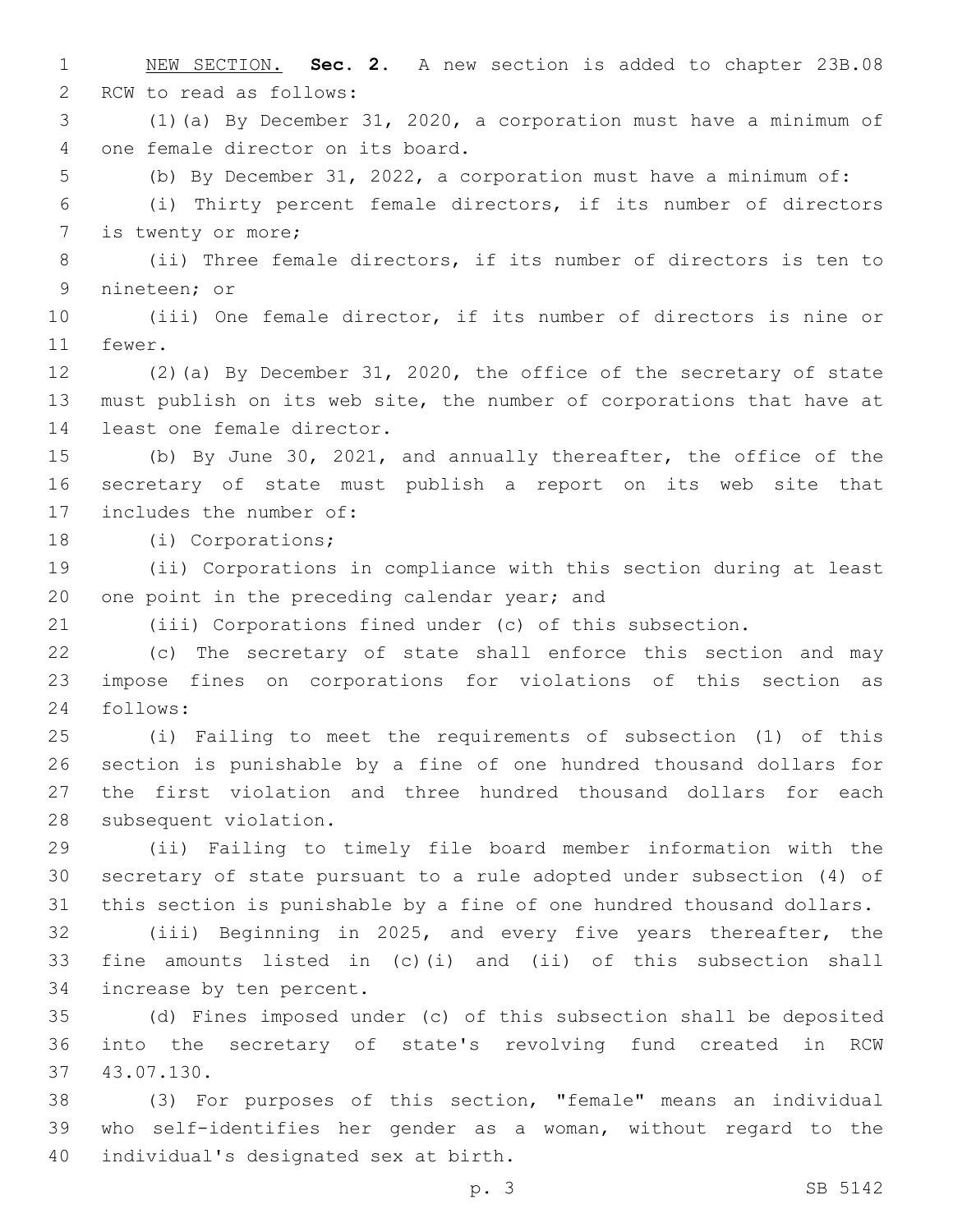(4) The office of the secretary of state may adopt rules to 2 implement this section.

 (5) The attorney general may adopt rules to implement this 4 section.

 **Sec. 3.** RCW 23.95.255 and 2017 c 31 s 2 are each amended to read as follows:6

 (1) A domestic entity other than a limited liability partnership or nonprofit corporation shall, within one hundred twenty days of the date on which its public organic record became effective, deliver to the secretary of state for filing an initial report that states the 11 information required under subsection (2) of this section, as well as information regarding the gender of each of the domestic entity's 13 directors on its board of directors.

 (2) A domestic entity or registered foreign entity shall deliver to the secretary of state for filing an annual report that states:

(a) The name of the entity and its jurisdiction of formation;

(b) The name and street and mailing addresses of the entity's

18 registered agent in this state;

 (c) The street and mailing addresses of the entity's principal 20 office;

 (d) In the case of a registered foreign entity, the street and mailing address of the entity's principal office in the state or country under the laws of which it is incorporated;

24 (e) The names of the entity's governors;

 (f) A brief description of the nature of the entity's business; and

(g) The entity's unified business identifier number.

 (3) Information in an initial or annual report must be current as 29 of the date the report is executed by the entity.

 (4) Annual reports must be delivered to the secretary of state on a date determined by the secretary of state and at such additional 32 times as the entity elects.

 (5) If an initial or annual report does not contain the information required by this section, the secretary of state promptly shall notify the reporting entity in a record and return the report 36 for correction.

 (6) If an initial or annual report contains the name or address of a registered agent that differs from the information shown in the records of the secretary of state immediately before the annual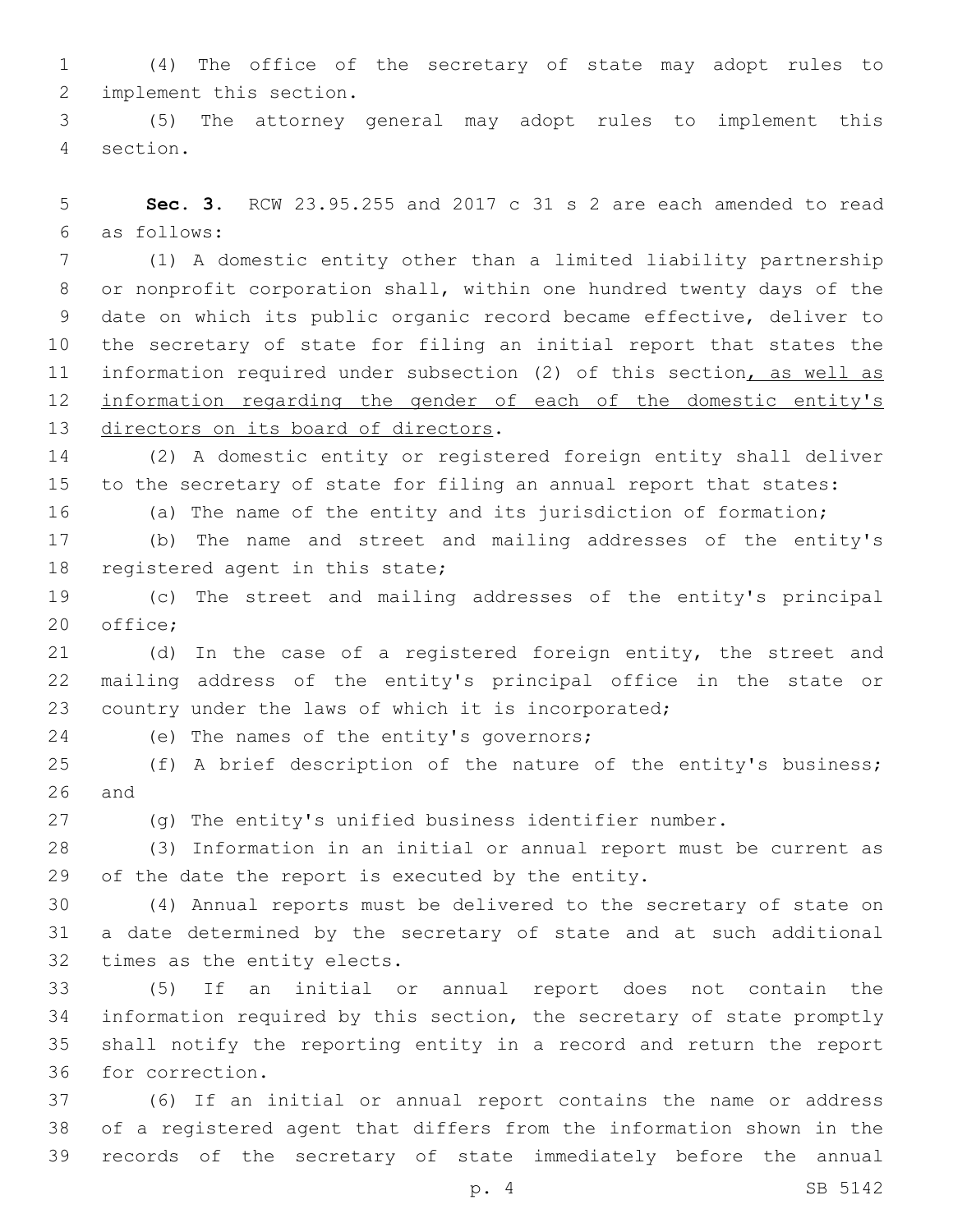report becomes effective, the differing information in the initial or annual report is considered a statement of change under RCW 23.95.430.3

 (7) The secretary of state shall send to each domestic entity and registered foreign entity, not less than thirty or more than ninety days prior to the expiration date of the entity's annual renewal, a notice that the entity's annual report must be filed as required by this chapter and that any applicable annual renewal fee must be paid, and stating that if the entity fails to file its annual report or pay the annual renewal fee it will be administratively dissolved. The notice may be sent by postal or email as elected by the entity, 12 addressed to its registered agent within the state, or to an electronic address designated by the entity in a record retained by the secretary of state. Failure of the secretary of state to provide any such notice does not relieve a domestic entity or registered foreign entity from its obligations to file the annual report required by this chapter or to pay any applicable annual renewal fee. The option to receive the notice provided under this section by email may be selected only when the secretary of state makes the option 20 available.

 **Sec. 4.** RCW 43.07.130 and 2015 c 176 s 8102 are each amended to 22 read as follows:

 There is created within the state treasury a revolving fund, to be known as the "secretary of state's revolving fund," which must be used by the office of the secretary of state to defray the costs of providing registration and information services authorized by law by 27 the office of the secretary of state, and any other cost of carrying out the functions of the secretary of state under Title 11, 18, 19, 29 23, 23B, 24, 25, 26, 30A, 30B, 42, 43, or 64 RCW.

 The secretary of state is authorized to charge a fee for publications in an amount which will compensate for the costs of 32 printing, reprinting, and distributing such printed matter. Fees or 33 fines recovered by the secretary of state under RCW 43.07.120(2), 19.09.305, 19.09.315, 19.09.440, 23.95.260(1) (a)(ii) and (iii) and 35 (d), section 2 of this act, or 46.64.040, and such other moneys as are expressly designated for deposit in the secretary of state's revolving fund must be placed in the secretary of state's revolving 38 fund.